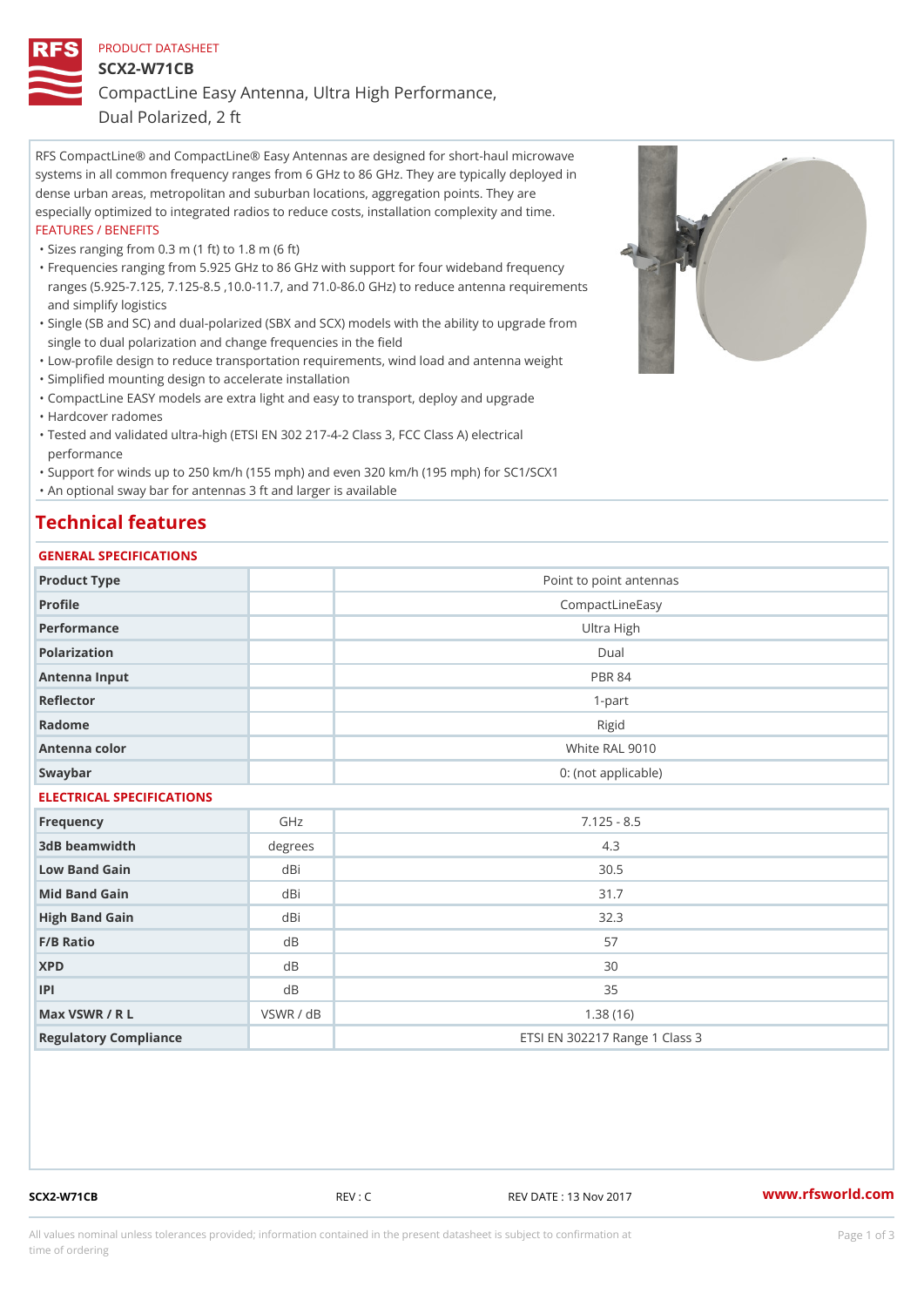# PRODUCT DATASHEET SCX2-W71CB CompactLine Easy Antenna, Ultra High Performance, Dual Polarized, 2 ft

| MECHANICAL SPECIFICATIONS                                      |       |              |            |  |                     |  |
|----------------------------------------------------------------|-------|--------------|------------|--|---------------------|--|
| Diameter                                                       |       | ft $(m)$     | 2(0.6)     |  |                     |  |
| Elevation Adjustment                                           |       | degrees      | ± 15       |  |                     |  |
| Azimuth Adjustment                                             |       | degrees      |            |  | ± 15                |  |
| Polarization Adjustment                                        |       | degrees      |            |  | ± 5                 |  |
| Mounting Pipe Diameter<br>minimum                              |       | $mm$ (in)    |            |  | 48 (1.9)            |  |
| Mounting Pipe Diameter<br>maximum                              |       | $mm$ (in)    |            |  | 114(4.5)            |  |
| Approximate Weight                                             |       | kg (lb)      |            |  | 7(15.4)             |  |
| Survival Windspeed                                             |       | $km/h$ (mph) |            |  | 252 (155)           |  |
| Operational Windspeed                                          |       | $km/h$ (mph) |            |  | 180 (112)           |  |
| FURTHER ACCESSORIES                                            |       |              |            |  |                     |  |
| optional Swaybar                                               |       |              |            |  | 0: (not applicable) |  |
| MOUNTOUTLINE                                                   |       |              |            |  |                     |  |
| m m<br>$Dimension_A$                                           | (in)  |              | 650 (25.6) |  |                     |  |
| m m<br>$Dimension_B$                                           | (in)  |              | 313(12.3)  |  |                     |  |
| m m<br>$Dimension_C$                                           | (i n) |              | 173(6.8)   |  |                     |  |
| $Dim_D - D -$<br>m m<br>$51mm(2_in)Pip@in$                     |       |              | 259 (10.2) |  |                     |  |
| $Dim_D - D -$<br>m m<br>89mm (3.5_in) Pi(pine)                 |       |              | 279.5(11)  |  |                     |  |
| $Dim_D - D -$<br>m m<br>$114$ m m $(4.5$ ir $)$ $R$ ii p $\ge$ |       |              | 292 (11.5) |  |                     |  |
| m m<br>$Dimension$ _ $E$                                       | (in)  |              | 36(1.4)    |  |                     |  |
| m m<br>$Dimension_F$                                           | (in)  |              | 40(1.6)    |  |                     |  |

SCX2-W71CB REV : C REV DATE : 13 Nov 2017 WWW.rfsworld.com